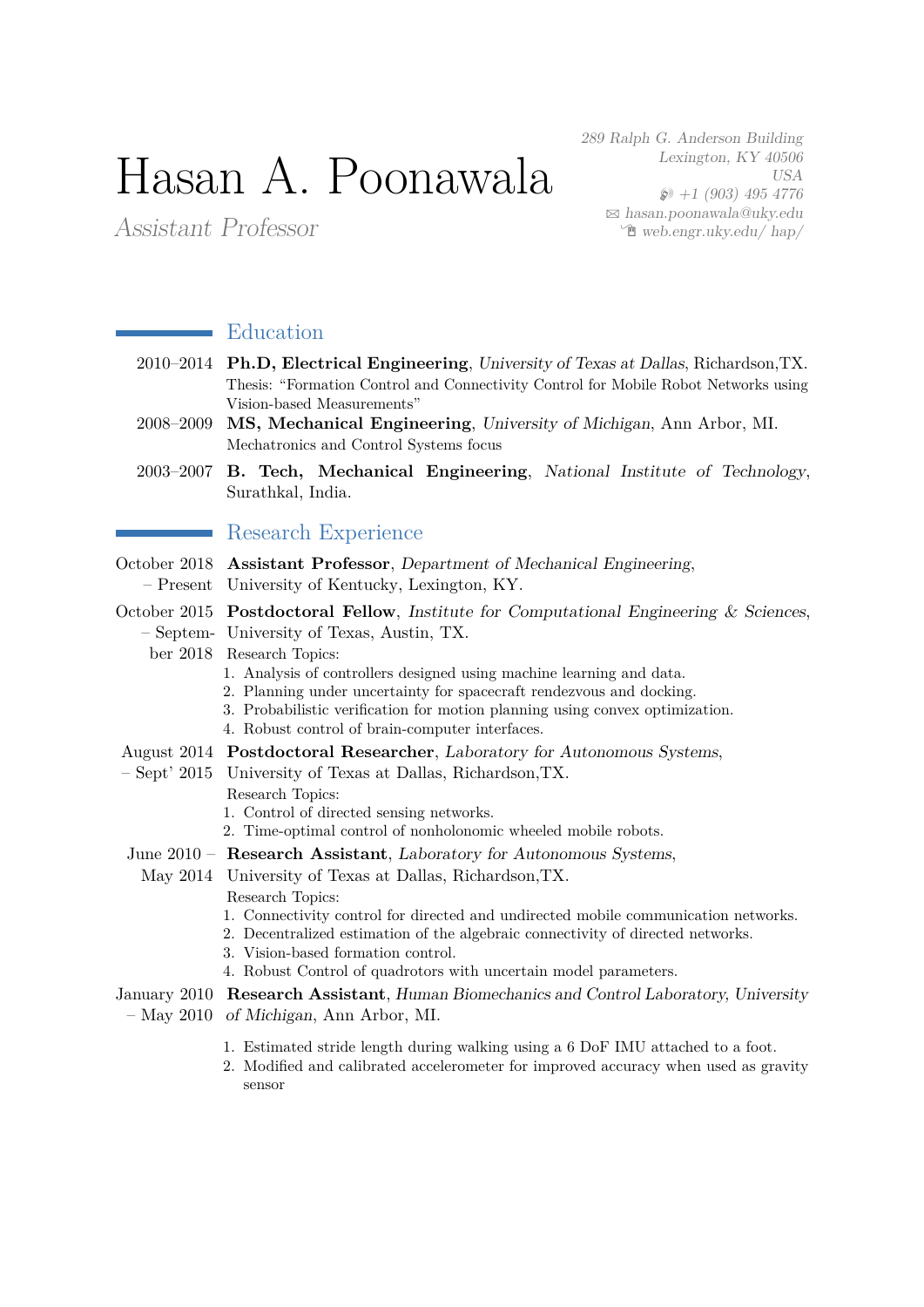November 2008 **Mechatronics Engineer**, Center for Human Growth and Development, – August 2009 University of Michigan, Ann Arbor, MI.

- 1. Designed and fabricated a mechatronic system for use in research experiments.
- 2. Created a software user interface to enable real-time video playback control based on measurements.

June 2007 – **Research Assistant**, Dept. of Aerospace Engineering,

July 2008 Indian Institute of Science, Bangalore, India.

Research Topics:

- 1. Design of a light-weight quadrotor using composite materials.
- 2. Refraction angle compensation for sensors in guidance systems.

# Teaching Experience

Spring 2015 **Instructor**, Dept. of Mechanical Engineering, University of Texas at Dallas, Richardson,TX.

Course: Systems and Controls Laboratory.

Spring 2014 **Teaching Assistant**, Dept. of Electrical Engineering, University of Texas at Dallas, Richardson,TX.

Course: Nonlinear Control Systems.

Fall 2013 **Teaching Assistant**, Dept. of Systems Management, University of Texas at Dallas, Richardson,TX.

Course: Dynamics of Complex Networks & Systems

- 1. Formed the adjacency matrix of a graph whose nodes are actors, with an edge existing between two actors if they were cast in the same movie. This graph was obtained by parsing the IMDB database.
- 2. Created custom visualization tools using the Java Universal Network Graph framework.
- Summer 2012 **Teaching Assistant**, Dept. of Systems Management, University of Texas at Dallas, Richardson,TX.

Course: Dynamics of Complex Networks & Systems

Fall 2009 **Teaching Assistant**, Dept. of Mechanical Engineering, University of Michigan, Ann Arbor, MI.

Course: Mechatronics System Design

- 1. Designed and fabricated force sensors using strain gauges.
- 2. Designed and fabricated custom voice coil motors.

# Publications

## Journal

Hasan A. Poonawala and Mark W. Spong. Cooperative visibility maintenance in SE(3) for multi-robot-networks with limited field-of-view sensors. *Control Theory and Technology*, Nov 2017.

Hasan A. Poonawala and Mark W. Spong. Time-optimal velocity tracking control for differential drive robots. *Automatica*, 85:153 – 157, 2017.

H. A. Poonawala and M. W. Spong. Preserving Strong Connectivity in Directed Proximity Graphs. *IEEE Transactions on Automatic Control*, 62(9):4392–4404, Sept 2017.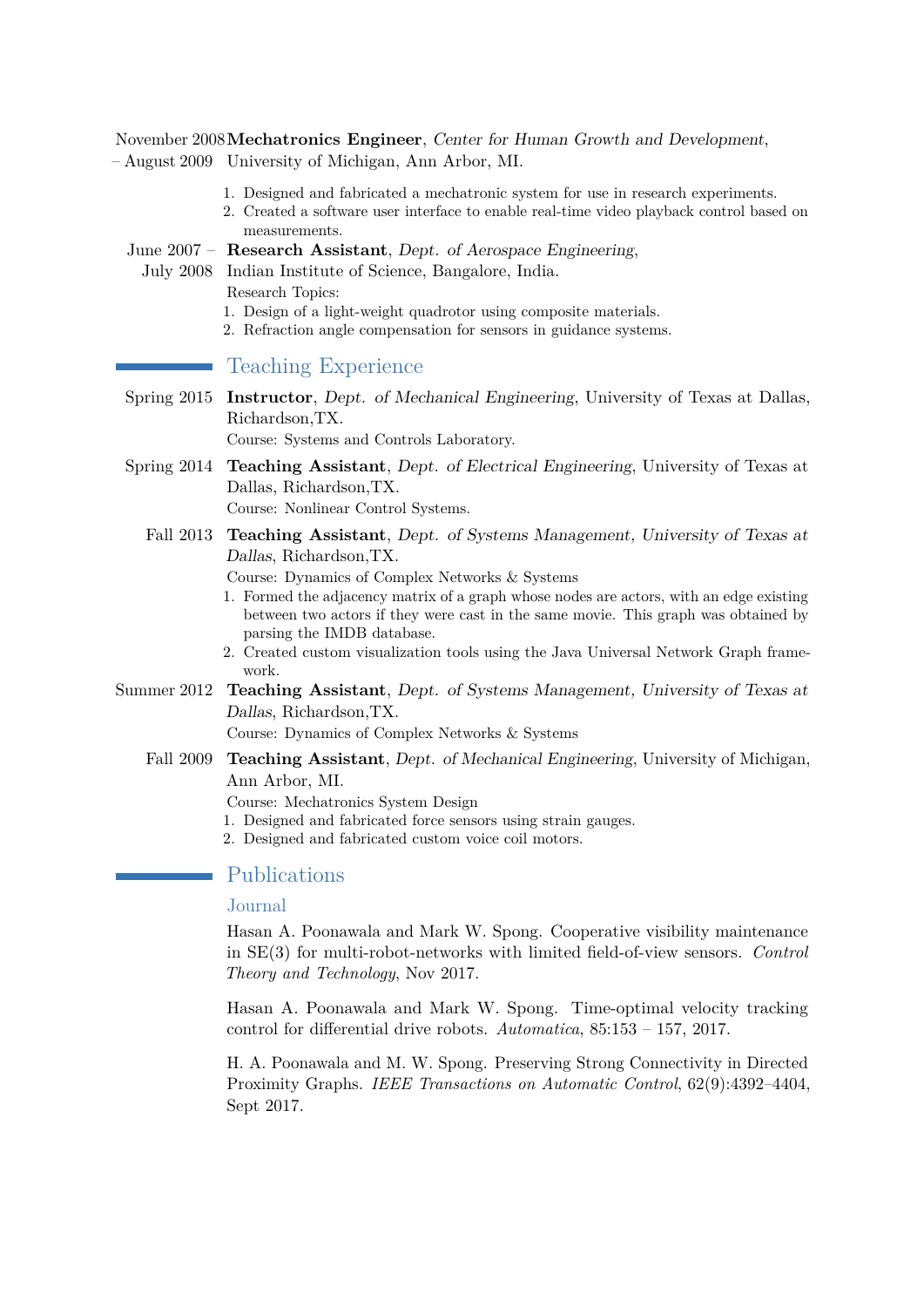Dario J. Villarreal, Hasan A. Poonawala, and Robert D. Gregg. A Robust Parameterization of Human Gait Patterns Across Phase-Shifting Perturbations. *IEEE Transactions on Neural Systems and Rehabilitation Engineering*, PP(99):1– 1, 2017.

Hasan A. Poonawala, Aykut C. Satici, and Mark W. Spong. Collision-free formation control with decentralized connectivity preservation for nonholonomicwheeled mobile robots. *IEEE Transactions on Control of Network Systems*, 2(2):122–130, June 2015.

Aykut C. Satici, Hasan A. Poonawala, and Mark W. Spong. Robust Optimal Control of Quadrotor UAVs. *Access, IEEE*, 1:79–93, 2013.

Conference

Hasan A. Poonawala. Stability analysis via refinement of piece-wise linear lyapunov functions. In *IEEE Conference on Decision and Control*, 2019.

Sudarshanan Bharadwaj, Steven Carr, Natasha Neogi, Hasan Poonawala, Alejandro Barberia Chueca, and Ufuk Topcu. Traffic management for urban air mobility applications. In *NASA Formal Methods Conference*, 2019.

Hasan A. Poonawala, Niklas Lauffer, and Ufuk Topcu. Training classifiers for feedback control. In *American Control Conference*, 2019.

Hasan A. Poonawala and Ufuk Topcu. Robustness of Classifier-in-the-Loop Control Systems: A Hybrid-Systems Approach. In *IEEE Conference on Decision and Control*, 2017.

Hasan A. Poonawala, Mohammed Alshiekh, Scott Niekum, and Ufuk Topcu. Classification Error Correction: A Case Study in Brain-Computer Interfacing. In *IEEE/RSJ International Conference on Intelligent Robots and Systems*, 2017.

Murat Cubuktepe, Nils Jansen, Sebastian Junges, Joost-Pieter Katoen, Ivan Papusha, Hasan A. Poonawala, and Ufuk Topcu. Sequential Convex Programming for the Efficient Verification of Parametric MDPs. In *Tools and Algorithms for the Construction and Analysis of Systems (TACAS)*, 2017.

Hasan A. Poonawala and Mark W. Spong. Maintaining Visibility in Multi-Robot-Networks with Limited Field-of-View Sensors. In *American Control Conference*, 2017.

Hasan A. Poonawala and Ufuk Topcu. Filter-Based Stochastic Abstractions for Constrained Planning with Limited Sensing. In *IEEE Conference on Decision and Control*, Dec 2016.

Hasan A. Poonawala and Mark W. Spong. From nonholonomy to holonomy: Time-optimal velocity control of differential drive robots. In *Robot Motion and Control (RoMoCo), 2015 10th International Workshop on*, pages 97–102, July 2015.